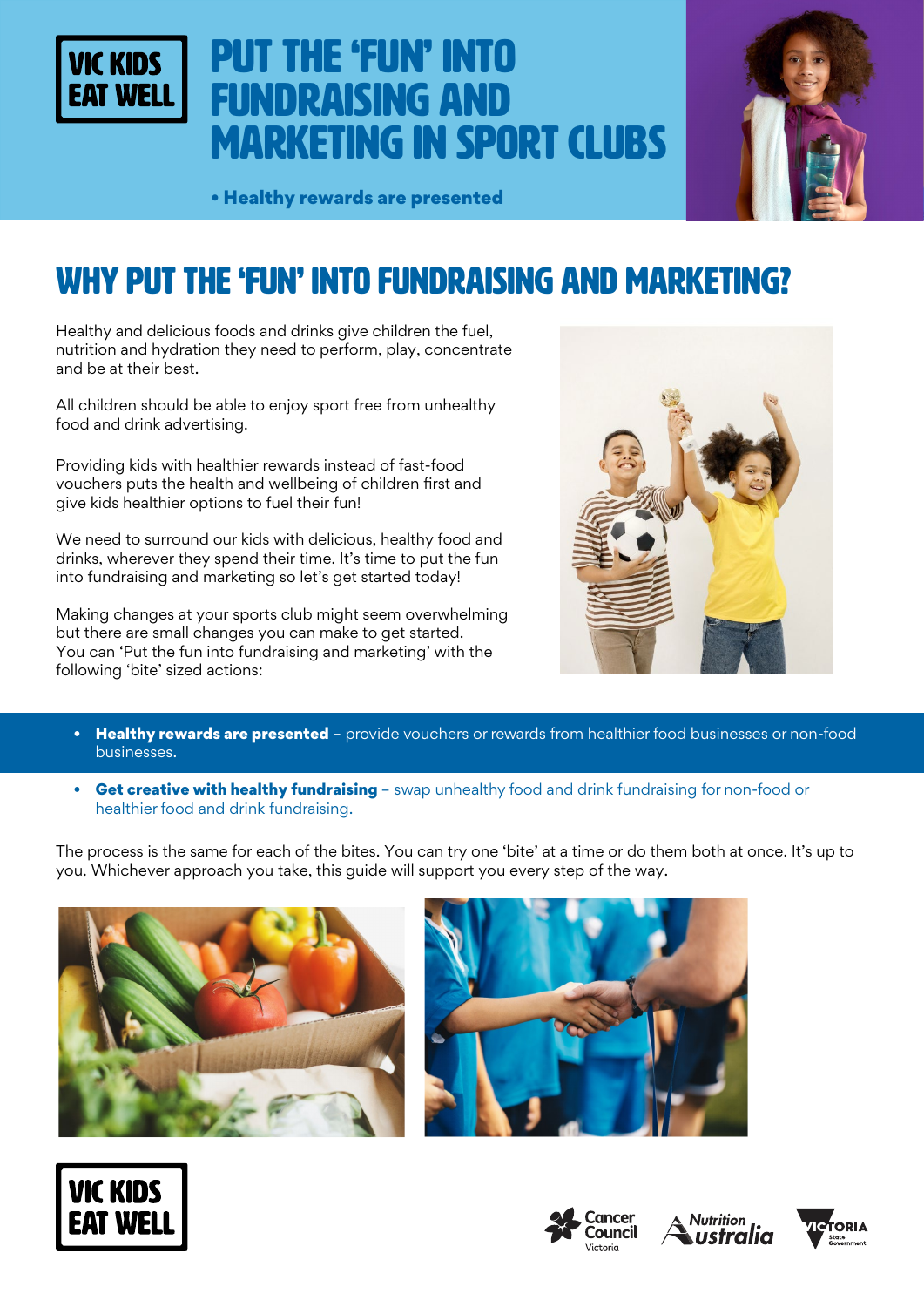## HEALTHY REWARDS ARE PRESENTED – WHAT'S INVOLVED?

The 'Healthy rewards are presented' bite includes ensuring vouchers or rewards are provided from healthier food businesses or non-food businesses.

Provide vouchers and rewards from the following food businesses to support the local community instead of fast-food chains:

- a local cafe
- the club canteen.

Consider other vouchers and rewards that aren't food-based such as:

- reusable water bottles
- vouchers for a local sporting goods store
- free passes to the local pool, trampoline park or rock-climbing centre
- activity books
- collectable/swap cards
- small toys or trinkets
- a feature in the club newsletter.



To ensure healthy rewards are presented, follow our three simple steps:



Identify where there might be opportunities to try introducing some new vouchers or rewards.

Consider all the times when vouchers or rewards are provided, for example on game days, at training nights or end-of-season awards nights.







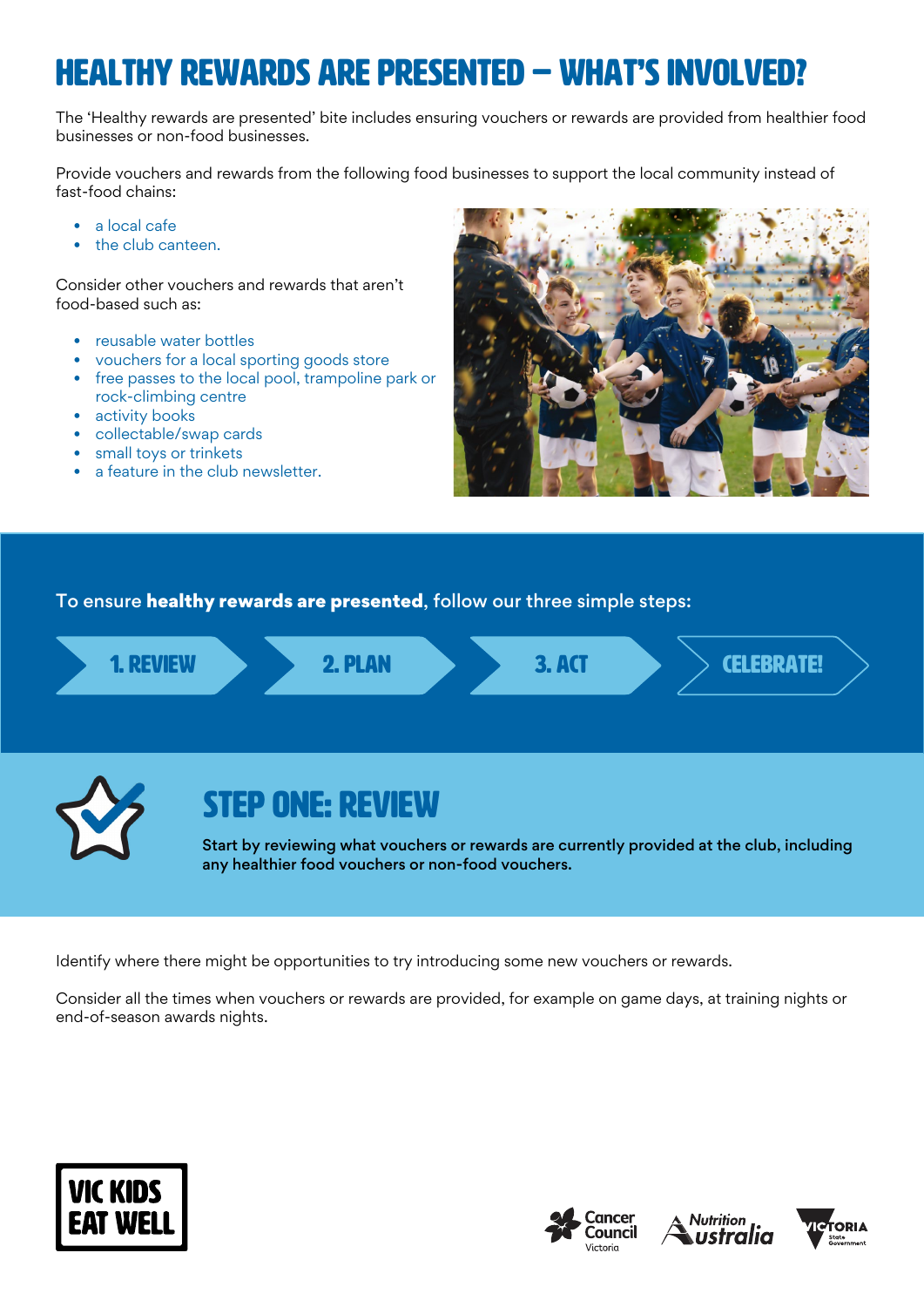

STEP TWO: PLAN

Now you know what you have, decide how you will make your changes.

#### What new healthier vouchers or rewards will you be able to introduce?

Identify local businesses you could source healthier or non-food rewards from. They could be:

- the club canteen itself
- a local business that supplies promotional goods (e.g. branded water bottles)
- a local sporting goods store
- your local council's sport and recreation facilities.

Once you know where the club could source healthier rewards from, contact them to discuss and determine healthier vouchers or rewards the club can access. The club could consider entering a sponsorship arrangement with a local supplier or business to facilitate this. Also consider approaching the parents of kids involved in the club who might be employed by these local businesses to gain their support.



## STEP THREE: ACT

Now you've done all the groundwork, it's time to put it into action.

### Supporting success

Have coaches and team managers talk to players and families about the importance of healthy eating for overall health as well as performance.

### rEsources referenced in this guide:

[Finish with the right stuff: Healthy game day](https://rightstuff.health.nsw.gov.au/wp-content/uploads/2020/06/healthy-game-day-rewards.pdf)  [rewards – NSW Government](https://rightstuff.health.nsw.gov.au/wp-content/uploads/2020/06/healthy-game-day-rewards.pdf)

[Healthy sports rewards – VicHealth](https://www.vichealth.vic.gov.au/media-and-resources/media-releases/vichealth-calls-time-on-junk-food-vouchers-in-kids-sport)